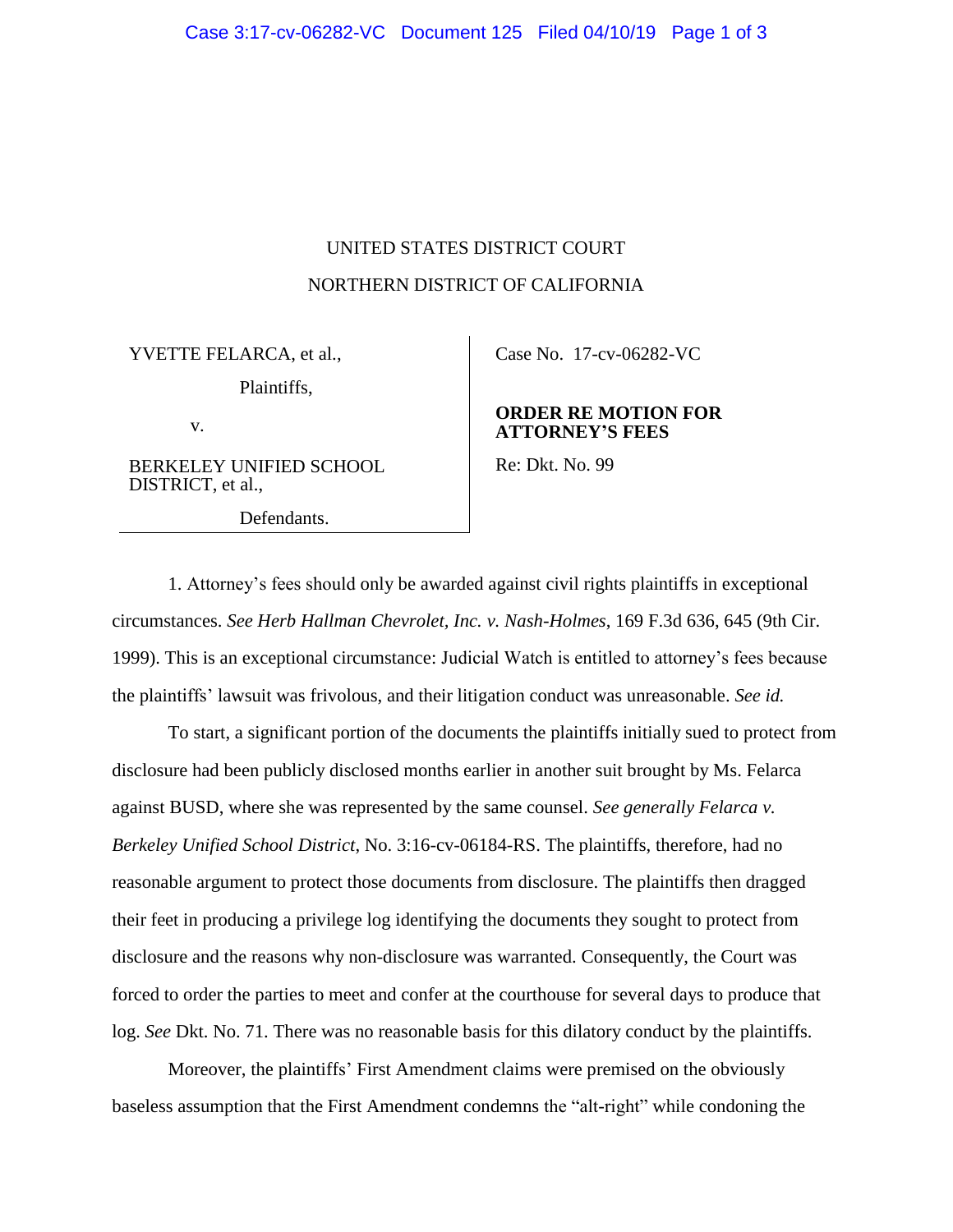## Case 3:17-cv-06282-VC Document 125 Filed 04/10/19 Page 2 of 3

ideological missions of their own organizations. The plaintiffs also mischaracterized the documents under review. *See, e.g.*, Motion for Summary Judgment at 4, Dkt. No. 76; Reply at 1, 19, 20, Dkt. No. 82. And they failed to grapple with the role Ms. Felarca played in making herself a topic of public discourse through her physical conduct at public rallies and her voluntary appearance on Fox News.

2. Judicial Watch requests \$317,850 in attorney's fees, but there are several reasons why the award should be lower. *Cf. Fox v. Vice*, 563 U.S. 826, 838 (2011). First, Judicial Watch did not properly account for its role as an intervenor. *See Grove v. Mead School District No. 354*, 753 F.2d 1528, 1535 (9th Cir. 1985); *Donnell v. United States*, 682 F.2d 240, 247 (D.C. Cir. 1982). Therefore, the request should be reduced to reflect the fact that some of the arguments made by Judicial Watch were duplicative of those made by BUSD. Second, the request should be reduced to account for delays in the litigation that were the fault of BUSD rather than the plaintiffs. The request should also be discounted for the time spent making arguments that pertained to state claims, which were not decided on the merits. *See* Dkt. No. 90; *Fox*, 563 U.S. at 836. Lastly, Judicial Watch's request doesn't account for the plaintiffs' limited financial resources. *See Miller v. Los Angeles County Bd. of Educ.*, 827 F.2d 617, 621 (9th Cir. 1987). Accordingly, the Court awards Judicial Watch \$22,000 in attorney's fees, to be allocated among the plaintiffs – who are not joint and severally liable – in the following way: Ms. Felarca will pay \$20,000; Ms. Nixon will pay \$1,000; and Mr. Stefl will pay \$1,000. This allocation reflects the Court's impression of each plaintiff's relative responsibility for the frivolous and unreasonable conduct described above.<sup>1</sup>

3. Judicial Watch also moves for \$8,309.59 in litigation costs. The Court finds that some of the expenses were unreasonably high, like those for airfare and hotel rooms. Therefore, the Court awards \$4,000 in litigation expenses, for which the plaintiffs are jointly and severally liable.

 $\overline{a}$ 

<sup>&</sup>lt;sup>1</sup> Had Judicial Watch moved to sanction plaintiffs' counsel, it likely could have recovered a great deal more from them.